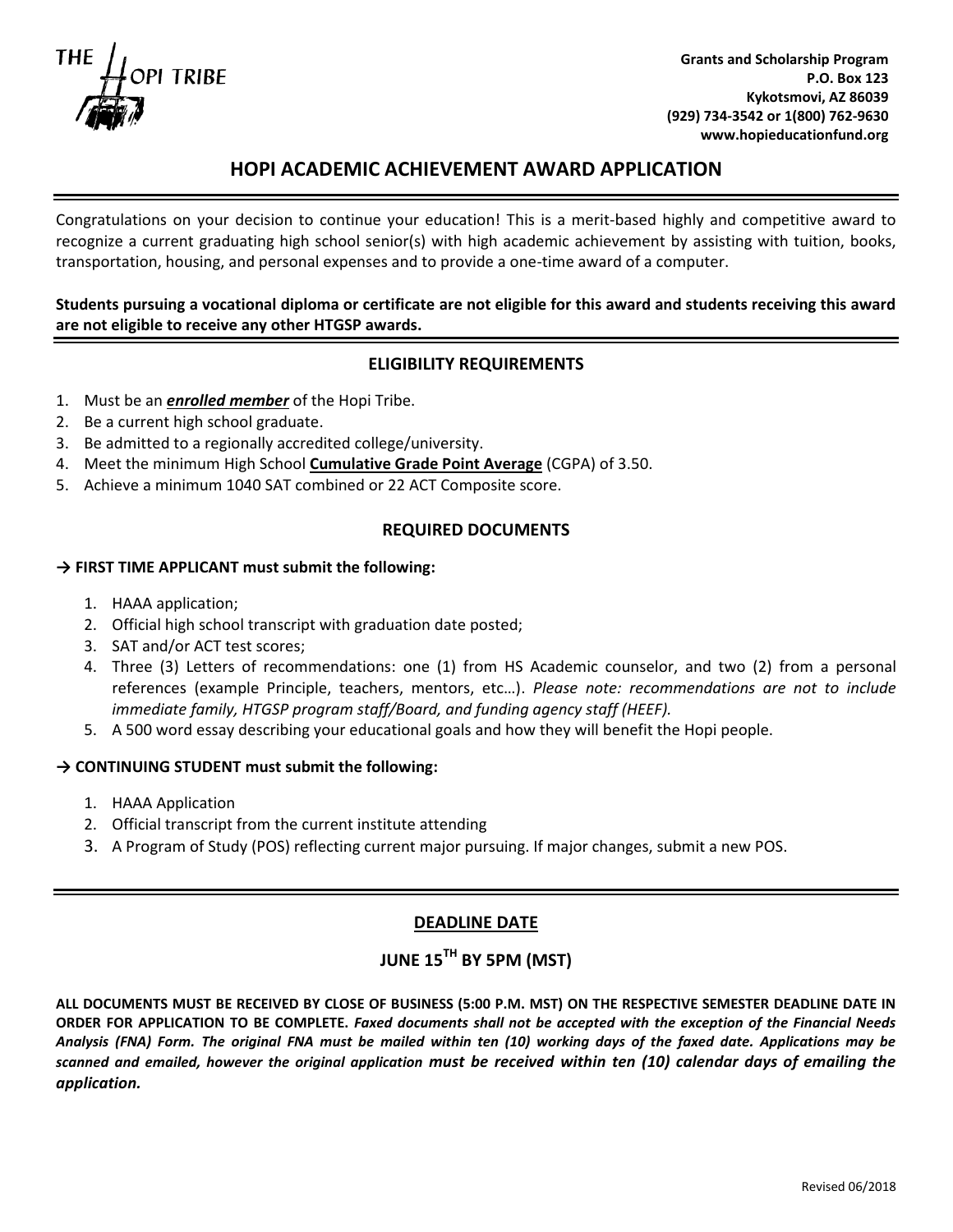**THE** PI TRIBE

**HOPI TRIBE GRANTS AND SCHOLARSHIP PROGRAM** 

P.O. Box 123 Kykotsmovi, AZ 86039 \* (928) 734-3542 or 1 (800) 762-9630

# **Hopi Academic Achievement Award**

Deadline Date: JUNE 15<sup>TH</sup> by 5pm (MST)

#### **ANSWER ALL QUESTIONS AND PRINT CLEARLY. READ, SIGN AND DATE THE BACK OF THE APPLICATION.**

| Check applicant status:                                                                                                  | ( ) New Applicant                                                                              |  | ) Continuing Student                      |                   |                          |                                                                                                                                                                                                                                |
|--------------------------------------------------------------------------------------------------------------------------|------------------------------------------------------------------------------------------------|--|-------------------------------------------|-------------------|--------------------------|--------------------------------------------------------------------------------------------------------------------------------------------------------------------------------------------------------------------------------|
| Academic Year Only:                                                                                                      | Fall                                                                                           |  |                                           | ) full-time       |                          |                                                                                                                                                                                                                                |
|                                                                                                                          | Spring ______                                                                                  |  |                                           | ) full-time       |                          |                                                                                                                                                                                                                                |
|                                                                                                                          |                                                                                                |  |                                           |                   |                          | Hopi Enrollment No.: 1999                                                                                                                                                                                                      |
|                                                                                                                          |                                                                                                |  |                                           |                   |                          | Date of Birth: The Contract of Birth:                                                                                                                                                                                          |
|                                                                                                                          |                                                                                                |  |                                           |                   | Sex: ( ) Male ( ) Female |                                                                                                                                                                                                                                |
| <b>Current Mailing Address:</b>                                                                                          |                                                                                                |  |                                           |                   |                          |                                                                                                                                                                                                                                |
|                                                                                                                          |                                                                                                |  |                                           |                   |                          |                                                                                                                                                                                                                                |
| $Phone(\_)$                                                                                                              |                                                                                                |  | Preferred method of contact? Text         |                   | Email                    | Phone                                                                                                                                                                                                                          |
| Have you previously applied to HTGSP? () Yes () No                                                                       |                                                                                                |  | If yes, semester/year applied: $\sqrt{ }$ |                   |                          |                                                                                                                                                                                                                                |
|                                                                                                                          |                                                                                                |  |                                           |                   |                          |                                                                                                                                                                                                                                |
|                                                                                                                          |                                                                                                |  |                                           |                   |                          |                                                                                                                                                                                                                                |
|                                                                                                                          | College Class Status (fresh., soph., etc.): College Class Expected date of college graduation: |  |                                           |                   |                          |                                                                                                                                                                                                                                |
|                                                                                                                          |                                                                                                |  |                                           |                   |                          |                                                                                                                                                                                                                                |
| Major: Major: Major: Major: Major: Major: Major: Major: Major: Major: Major: Major: Major: Major: Major: Major           |                                                                                                |  |                                           |                   |                          | Minor: We have a state of the state of the state of the state of the state of the state of the state of the state of the state of the state of the state of the state of the state of the state of the state of the state of t |
| LIST ALL POST-SECONDARY SCHOOLS ATTENDED i.e. in high school, vocational, higher edu. (use additional page if necessary) |                                                                                                |  |                                           |                   |                          |                                                                                                                                                                                                                                |
| School                                                                                                                   | City/State                                                                                     |  |                                           | Sem./Yr. attended |                          | Credits earned                                                                                                                                                                                                                 |
| School                                                                                                                   | City/State                                                                                     |  |                                           | Sem./Yr. attended |                          | Credits earned                                                                                                                                                                                                                 |
| School                                                                                                                   | City/State                                                                                     |  |                                           | Sem./Yr. attended |                          | Credits earned                                                                                                                                                                                                                 |

*I hereby certify that the information on this application is true and correct to the best of my knowledge. I will accept and abide by all conditions in the aforementioned and the HTGSP Policy and Procedures Manual. Furthermore, I give permission to the HTGSP to request and receive any information on my financial aid status and academic progress.*

School City/State City/State Sem./Yr. attended Credits earned

Signature of Applicant: Date: Date: Date: Date: